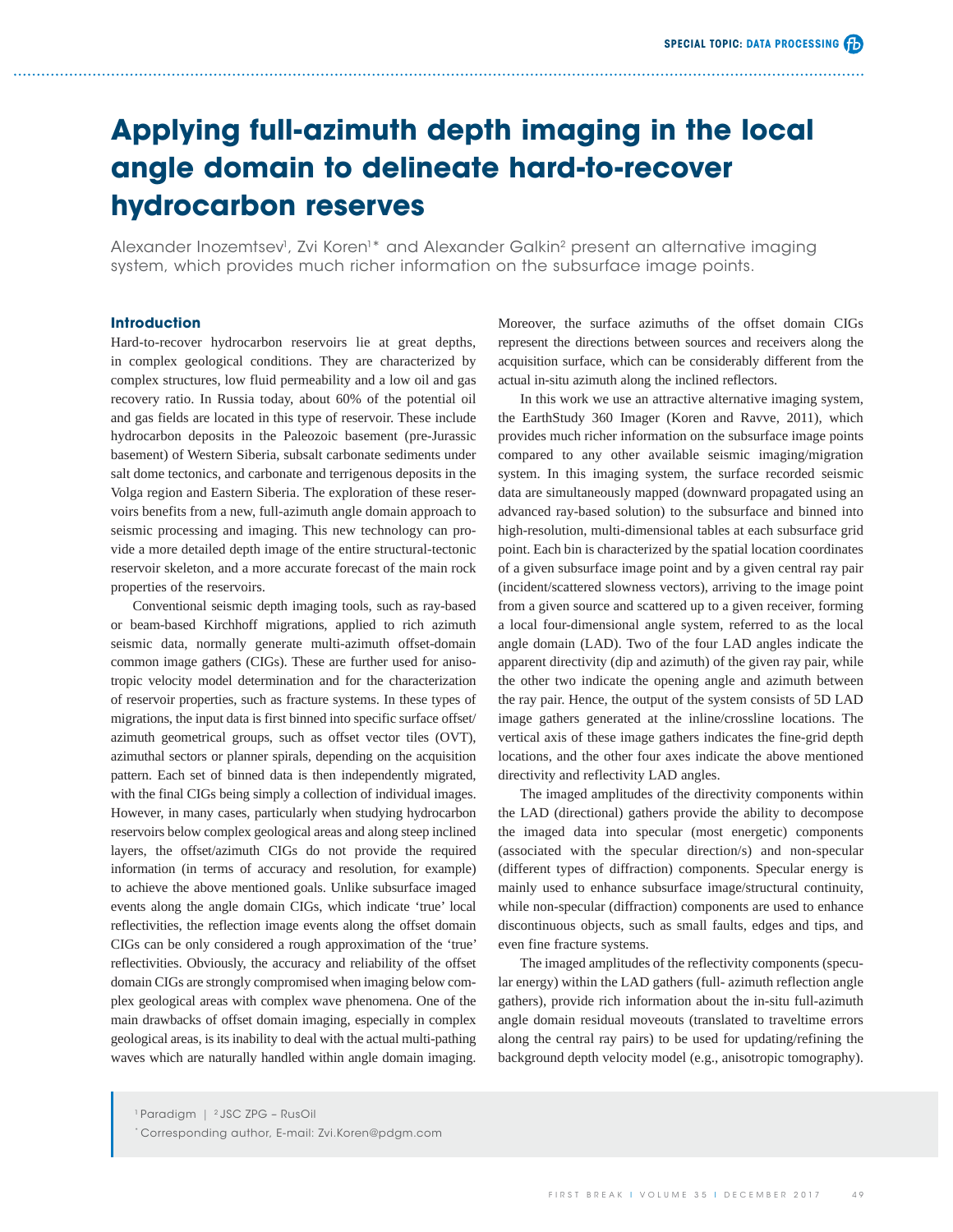Once the velocity model is updated and the seismic events along the image gathers are relatively flat (from all azimuths and angles), the amplitude preserved image events along the full-azimuth reflection gathers are used for azimuthally varying amplitude analysis vs. angles (AVAZ) and amplitude inversion to obtain impedances and rock properties.

## **Main stages**

The LAD depth imaging technology was used in two oil fields with hard-to-recover reserves: Western Siberia and the Volga region. The process included:

- 1. Amplitude preserved time processing
- 2. Building an initial isotropic depth velocity model
- 3. Conversion from isotropic model to anisotropic VTI using anisotropic tomography
- 4. Anisotropic (VTI) depth Kirchhoff migration

## **LAD imaging**

- 1. 3D ray tracing to study the illumination of the target depth objects, taking into account the anisotropy/heterogeneity of the velocity model and estimating the suitability of the data for full-azimuth studies. This includes estimation of the main illumination parameters for deep horizons, optimal fold, distribution of the opening angle and azimuthal characteristics, horizontal distance and azimuthal displacement (migration aperture parameters) and reliability of the parameters studied.
- 2. LAD migration and creation of full-azimuth directional angle gathers.
- 3. Extraction of information about dip, azimuth and continuity (DAC) of the reflecting subsurface elements (e.g., horizons and faults).
- 4. LAD migration and creation of full-azimuth reflection angle gathers.
- 5. Study of the change in velocity and reflection amplitudes as a function of the opening angle and azimuth direction (VVAZ and AVAZ analysis).
- 6. Selection of information from directional gathers to enhance the image quality of the specular (continuous horizons) and diffraction (discontinuous objects) components. In particular, performing a weighted sum of the specular component and adaptive removal of the specular energy from the directional gathers (Koren, 2016).
- 7. Interactive analysis of azimuthally varying residual moveouts (RMOz) characterized by three effective parameters: Azimuth of the low second-order NMO velocity ('slow' azimuth), the residual NMO velocity in the direction of the slow azimuth, and the residual NMO velocity in its perpendicular direction ('fast' azimuth). The difference between the two residuals is indicated by the effective anisotropic intensity.
- 8. Generalized Dix-type inversion, where any successive top and bottom horizon's global effective parameters are converted to local (layer) effective parameters. Finally, the local effective parameters are inverted to interval azimuthally anisotropic, horizontally transverse isotropy (HTI) parameters.
- 9. Constrained azimuthally varying amplitude vs. angle (AVAZ) analysis to obtain further high-resolution azimuthally varying intensity, reliability, and more precise information about the directivity of the existing fracture systems or dominant stress.

# **Analysis of the seismic and geological results of LAD imaging**

## Western Siberia

Figure 1 compares the results of a depth image obtained using Kirchhoff migration technology with an image that uses the LAD depth migration technology at a site in Western Siberia. From a geological point of view, potential reservoirs with hard-to-recover reserves in the pre-Jurassic rock complex (often called the pre-Jurassic Paleozoic basement) are considered for further drilling. The Paleozoic basement in the target area is represented by a complex set of terrigineous, volcanic and magmatic rocks and carbonates with different lithologies (schists, granites, volcano-sedimentary strata, siliceous-clastic strata, dolomites, and other carbonates) and has systems of disturbance: faults, mega-cracks, meso-fractures and micro-fractures. Reservoirs are characterized by a complex block structure of fractured or fractured-cavernous type, with predominantly low permeability.

In the results presented in Figure 1, it is important to note that for the same signal spectrum (or the same vertical resolution), fundamentally different seismic depth images are obtained both in terms of boundaries and disturbances, and in terms of geological interpretation. The seismic horizons resulting from LAD imaging are smoother and easier to track. The unconformity between the sedimentary deposits of the Mesozoic and Paleozoic



**Figure 1** Delineation of fractured reservoirs with hard-to-recover reserves (HTRR) in the Pz basement. Comparison of depth images between (A) Kirchhoff migration and (B) LAD depth processing. The blue arrow indicates the unconformity boundary between the Mesozoic and Paleozoic sedimentary complex.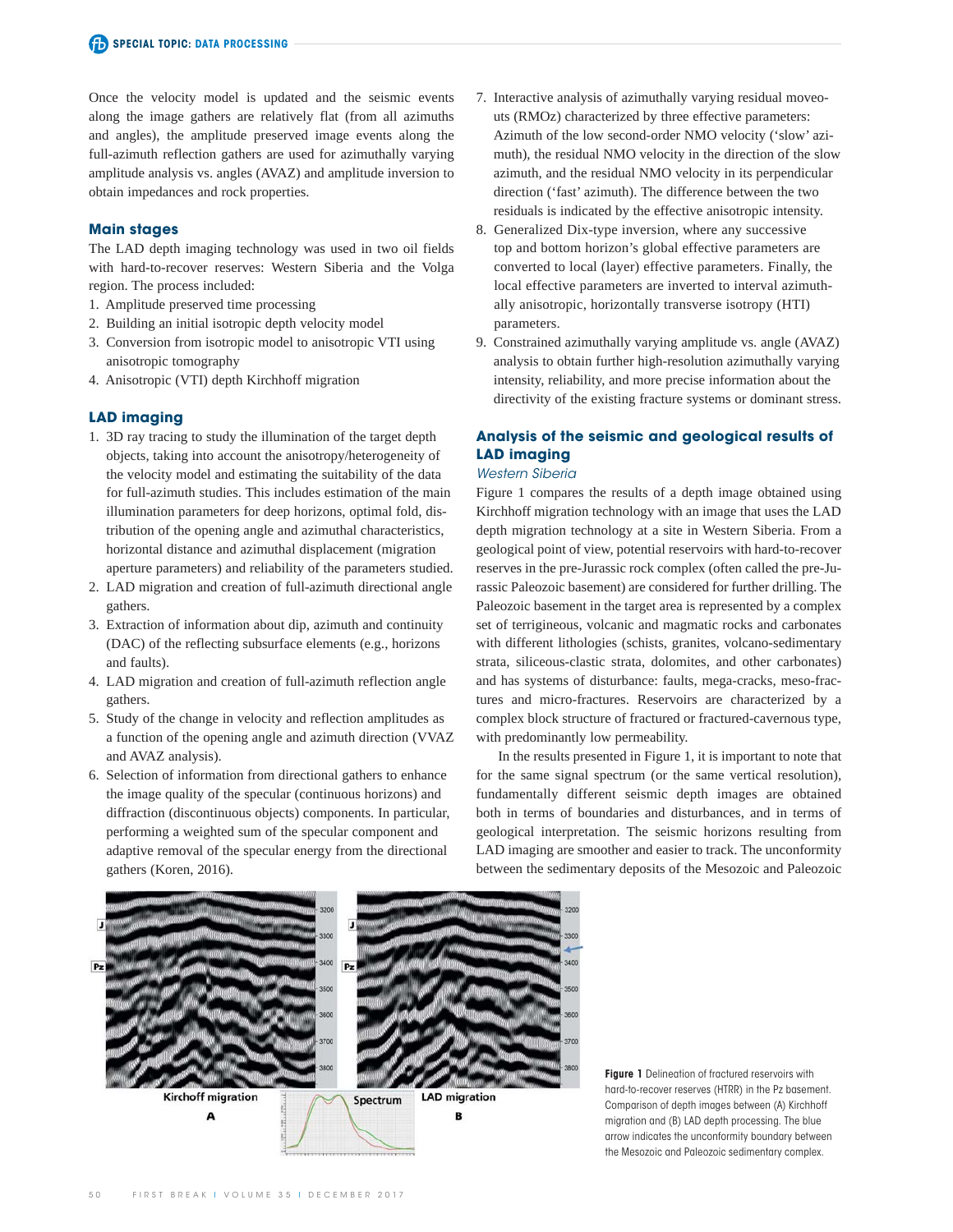

**Figure 2** VVAZ analysis and signature of the azimuthally anisotropic effect along the reflection gather events. A: Seismic depth image. B: Full-azimuth 3D reflection gather with manifestation of the azimuthally anisotropic effects. C: 3D full-azimuth reflection disk symmetrically curved by the azimuthally anisotropic effect ('saddle' geometry).



Figure 3 AVAZ analysis and signatures of azimuthally anisotropic effect in amplitudes on reflection angle gathers in LAD imaging. A: Full-azimuth 3D reflection angle gather after RMOz correction. B: 3D full-azimuth reflection disk after RMOz correction. C: Schematic drawing of the formation of an elliptic law of azimuthal amplitude variation.

sedimentary complex is also clearer. In the left part of image (B) at the top of the Paleozoic basement, below the unconformity boundary, a system of subvertical and inclined reflections is clearly distinguishable, manifesting itself as alternating inclined reflecting fragments ('tiles' – T. Olneva, 2010). In the lower part of the Paleozoic basement, the inclined seismic horizons and system of subvertical faults are also better distinguished.

Figure 2 shows the result of full-azimuth LAD imaging, which confirms the fractured nature of the Paleozoic basement deposits. Figure 2B shows the result of VVAZ analysis along the full-azimuth reflection gathers. The azimuthal variation (oscillation) of the reflected events is clearly seen at the bottom of the target formation, indicating azimuthal anisotropic velocity distribution: The NMO velocity is azimuthally dependent (elliptic shape). The lower peaks of the oscillated reflection event indicate the azimuth of the low NMO velocity, whereas the upper picks indicate the azimuth of the high NMO velocity. Next, the three global NMO effective parameters (azimuth of the slow, low and high NMO velocities) are transformed (generalized Dix-type approach) into local effective parameters using the top and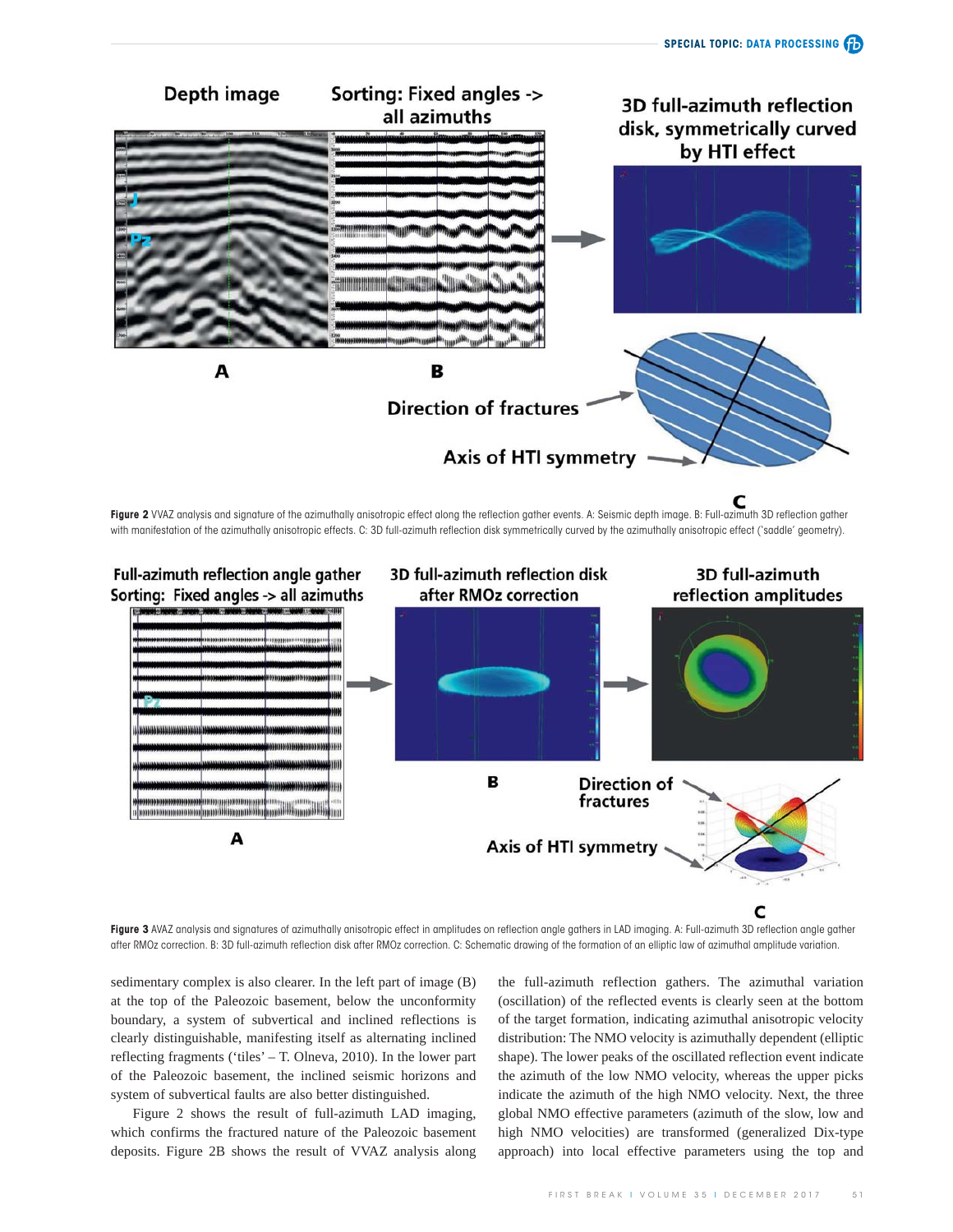bottom effective parameters. These parameters indicate the actual azimuthal anisotropic effect at the given layer.

The oscillated reflection events are then flattened using the RMOz effective parameters (Figures 3A and B), enabling the performance of azimuthally varying amplitude vs angle (AVAz) analysis (Figure 3C).

According to the full-azimuthal equation for the variation in reflection coefficients as a function of azimuth (Ruger, 1998), in the presence of horizontally transverse isotropy (HTI), the shape of the azimuthally varying amplitude variation is also an ellipse.

Below is a schematic drawing of the formation of an elliptic form of amplitude variation in the case of HTI anisotropy. The shape of the amplitude variation in the full-azimuth version (as in the case of velocity changes) is also similar to the 'saddle' geometric surface. The maximum change in the amplitudes corresponds to the direction of the HTI symmetry axis. It is important to note that the results of both types of analysis, VVAZ (local parameters) and AVAZ, with correct full-azimuth depth imaging, should be consistent. The agreement (correlation) of both types of analysis increases the reliability of the prediction of the stressed state of the rocks, and zones of increased fracturing in potential hydrocarbon reservoirs.

Figures 4 and 5 show the results of imaging and focusing the diffraction/scattered components in directional gathers in order to isolate heterogeneities in the Paleozoic basement. At the same time, the geological problem of segregating seismic data from disturbance systems is solved primarily by the formation of a complete seismic image of the structural-tectonic skeleton.

When selecting the diffraction and corner waves, we used a modified processing graph based on adaptive removal of the specular energy. On the full-azimuth directional gather (Figure 4B), the diffraction/corner waves are narrow-azimuth. On a



A

**Diffraction/corner waves** in Velocity Navigator

**Energy of diffraction/corner waves** in 3D Visualizer



c

Azimuth: 23 68 113 158 203 247 293 338° Sorting: Fixed azimuths -> all angles

в

Figure 4 Registration of diffracted/corner waves in the Pz basement: Full interval of the Paleozoic basement (Carbon-Devon divisions). The energy (amplitudes) of diffraction waves from directional gather. A: Cube of diffraction/corner wave components. B: 3D full-azimuth directional gather after selection and removal of the specular component in the range of incidence angles from 20 - 40°.



**Figure 5** Signatures of diffracted/corner waves in the Pz basement: Lower interval of the Paleozoic basement (Carbon-Devon divisions). The energy (amplitudes) of diffraction waves from directional gather. A: Cube of diffraction/corner wave components. B: 3D full-azimuth directional gather after selection and adaptive removal of the specular component in the range of incidence angles from 20-40°.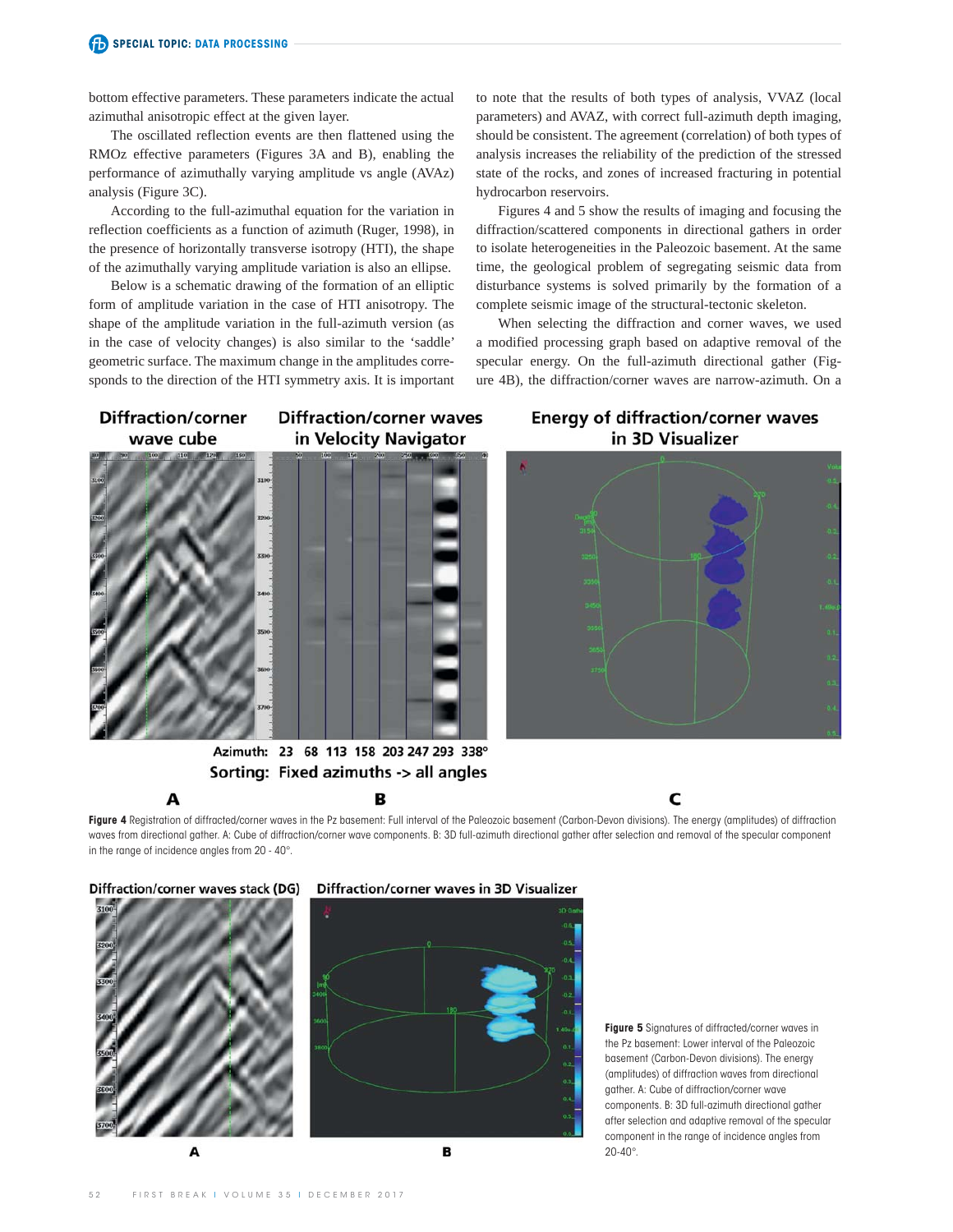

Normal stack (RG) + diffraction stack (DG) A

Normal stack (RG) + diffraction stack (DG) + anisotropic (HTI) intensity B





**Figure 7** Fractures (X-Y) in nature. An array of carbonates (photo courtesy of Mikhail Yerchenkov, 2016.).

specific directional gather, they are distributed along the trend azimuth direction 293° from the north (clockwise) crosswise to the lateral strike of the fault system. Therefore, it is easy to predict that the fault system has a dominant azimuthal direction along the strike about 200° from a northerly direction. In addition, the fault systems are inclined with an incidence angle of about 45° from the vertical.

Figure 6 shows the section of the cube formed by imposing a LAD normal cube obtained from reflection gathers and a diffraction cube obtained from directional gathers. One can see a seismic image of two oblique counter systems of disturbances (faults and mega-cracks) of the X-type and an additional subvertical system of faults. Together, all of the disturbance systems form a seismic image of the tectonic geological skeleton. On the Earth's surface,

**Figure 6** Delineation of fault systems and fractured reservoirs with hard-to-recover reserves in the Pz basement. A: Seismic image of structural-tectonic skeleton (SI-STS). B: Distribution of the azimuthally anisotropic intensity into SI-STS. 3D inline.

there is a sufficient number of natural systems of faults and cracks (Figure 7). When a seismic image of the tectonic skeleton is superimposed over seismic horizons, a complete seismic image of the structural-tectonic skeleton (SI-STS) can be obtained. This image is a clear and reliable basis for the final interpretation and construction of the geological model.

The most interesting phenomena for the integrated interpretation and prediction of fractured reservoirs are the stress/fracture density cubes calculated by the AVAZ inversion, which are then combined with the seismic image of the structural-tectonic skeleton (SI-STS) (Figure 6B). In the combined image, the block structure of the Paleozoic basement and the clear differentiation of blocks with increased and decreased stress/fracture density values are clearly visible. This, in turn, is controlled by fault systems.

It is known that in the Jurassic period, vertical tectonic movements took place in the southeastern regions of Western Siberia. The Paleozoic paleo-protrusions with the greatest contrast grew throughout the entire Jurassic period. In the Jurassic, the destruction of elevated areas of the Paleo-relief exceeded their growth. An analysis of the seismic data brings us to the conclusion that the most contrasting paleo-protrusions of the pre-Jurassic basement developed during the Jurassic period, and their relative 'growth', were accompanied by the active formation of faults (V.A. Kontorovich, 1999). It is also known that post-Jurassic tectonic processes included the formation of different systems of disturbances owing to the activity of compressive and tensile forces, ultimately forming the paleo-structural form of the Paleozoic basement.



**Figure 8** Geomechanical model of the formation of systems of disturbances at unilateral subvertical and horizontal volumetric stress state of rocks. Light brown arrows – maximum compressive forces. Dark brown arrows – maximum tensile force. Yellow lines – the circular sections of the deformation ellipsoid. Red lines – a system of crossing disturbances (faults and fractures). Blue lines – breakaway faults and fractures.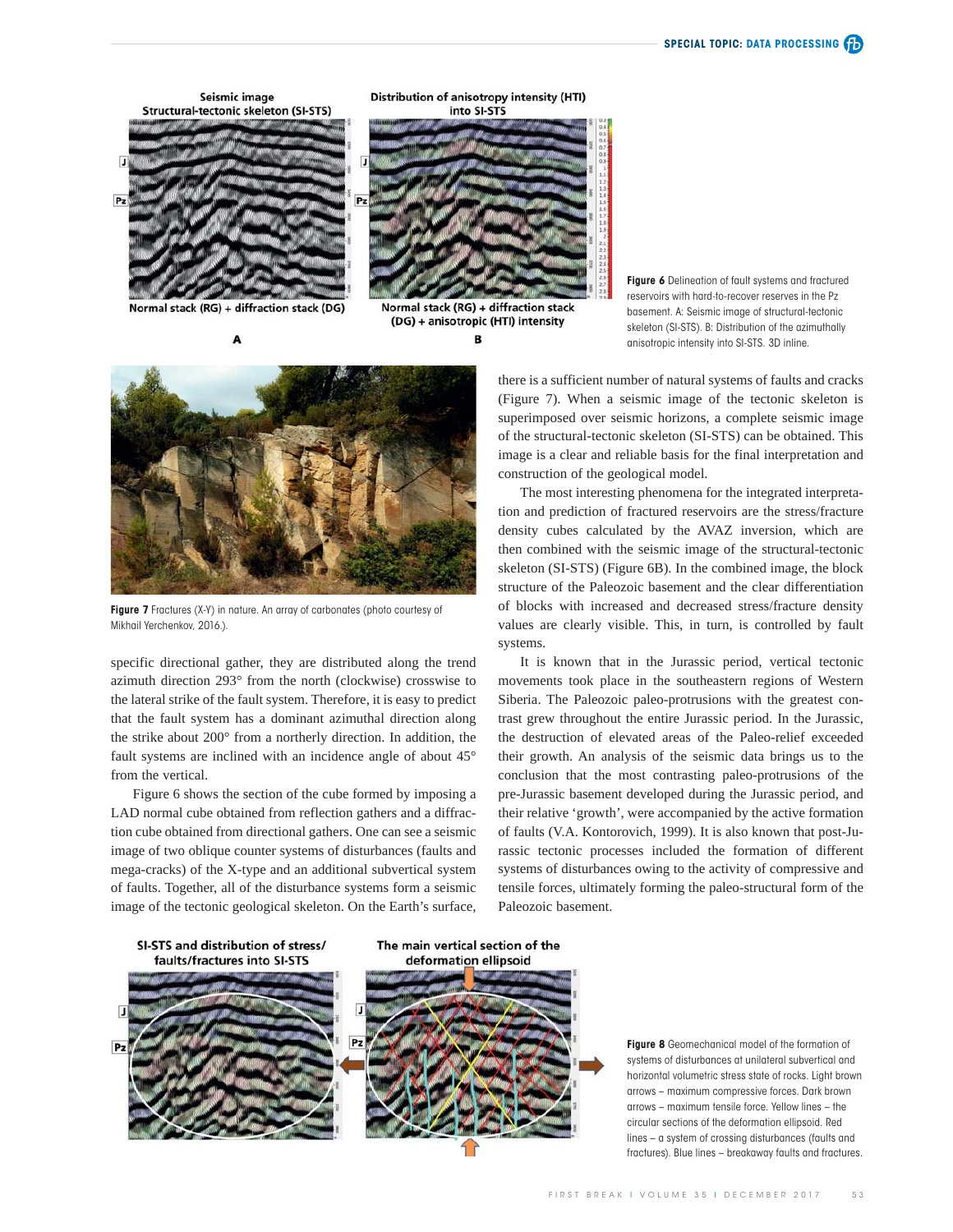Comparison of poststack methods for the allocation of inhomogeneities. Slice H=3360m



intensity

А

A

intensity



c

С

в

Figure 9 Comparison of prestack and poststack methods for the allocation of heterogeneities. Depth slice H=3360 m. A: Prestack technology of adaptive removal of the specular energy. B: Poststack technology for obtaining Coherence Cube for the LAD normal cube. C: Poststack technology for obtaining Curvature Cube for the LAD normal cube





в

Fiaure 10 Comparison of prestack methods for allocating heterogeneities. Slice H=3360 m. A: New prestack technology for selection and adaptive removal of specular energy. B: Prestack technology using structural filters (Dip, Azimuth). C: Prestack technology which uses only weight energy filters to separate the diffraction components.

According to the laws of geomechanics, the destruction of rocks through disturbances, in the form of faults and fractures created by external forces, occurs simultaneously in several directions. These disturbances may be divided into two main groups: The first (cleavage faults and cracks) are formed along the circular sections of the deformation ellipsoid. Such disturbances are usually rectilinear, extended and tightly compressed, and have a slope of 30-50° relative to the (small) axes of symmetry of the deformation ellipsoid. They can be inclined equally across layers with different lithologies. The second group is composed of breakage faults and cracks, which are formed perpendicular to the main (large) axis of symmetry of the deformation ellipsoid. Such disturbances are short, unrestrained, and with no displacement tracks, having a curved shape and somewhat wide opening.

Based on the available literature, the compressive or tensile forces are oriented in the vertical section of the deformation ellipsoid. In this case, two systems of shearing faults/mega-fractures and one system of breaking faults are formed.

Figure 8 shows a variant of a similar geomechanical model combined with a real seismic integrated section (SI-STS and azimuthally anisotropic intensity). In this interpretation, the compressive forces in the vertical direction form two opposing systems of shearing faults (with an angle of inclination relative to the vertical of about 45°). In this interpretation, it is not difficult to predict the direction of the main normal stresses that form the disturbance systems shown in the seismic data. This information is also useful for understanding the geological structure and tectonic processes occurring in different geological eras.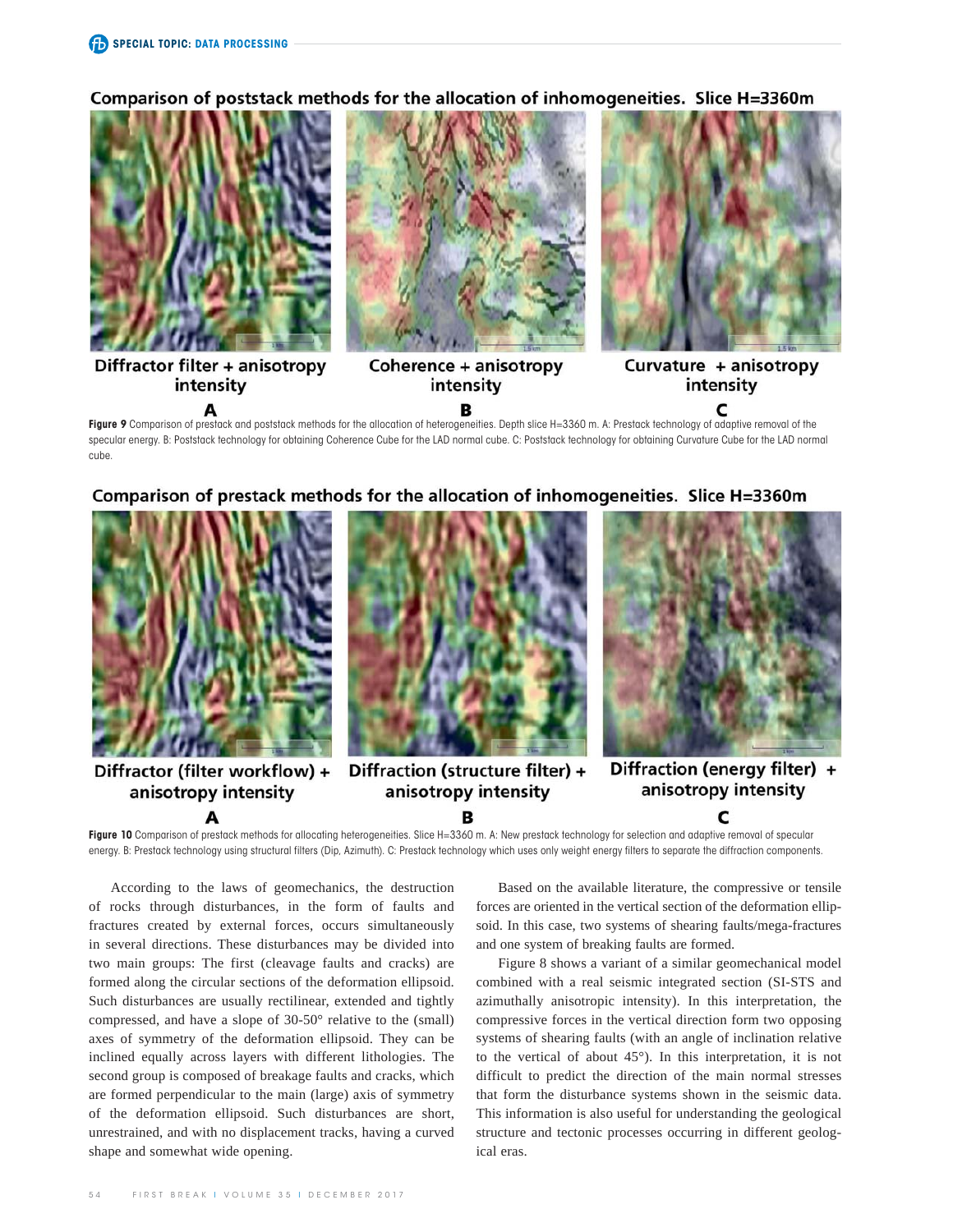Figure 9 compares the effectiveness of different technologies in allocating faults and mega-fractures, with overlapping information about the intensity of the azimuthal anisotropy (stress/fracture density). The depth slice corresponds to the upper part of the Paleozoic basement. When comparing the results of different poststack technologies, one can see that the Coherence Cube (B) identifies a system of faults, but the image is fuzzy and discontinuous. Faults on the Curvature Cube (C) are more continuous and rectilinear. The highest quality, most detailed fault images are obtained using the directional gathers with adaptive removal of the specular energy. This result also shows the best consistency between the fault system and the distribution of HTI isotropy intensity.

Figure 10 compares different prestack technologies for allocating disturbances with overlaid information about azimuthally anisotropic intensity (stress/fracture density). When comparing the results, one can see that the heterogeneity cube (C) obtained using weight energy filters to track disturbances (faults/megacracks) is inferior to the cube of heterogeneities obtained using structural filtering (B). The highest-quality result for allocating the system of faults/mega-cracks and consistency with azimuthally anisotropic intensity is result (A), which uses prestack adaptive removal of specular energy.

Figures 11 and 12 show the process of seismic imaging of the structural-tectonic skeleton (SI-STS), where at each stage another image characteristic is added. In Step 1, the specular component cube (A) and diffraction component cube (B) were obtained separately (using the directional filter applied to the directional gathers). An opacity tool was used to emphasize the contrast between the two components. In Step 2, the specular and diffraction image cubes were combined to produce a co-visualized seismic SI-STS image. In Step 3, the SI-STS cube was combined with a cube of azimuthally anisotropic intensity. This integrated volumetric image provided a good background for further in-depth interpretation towards constructing the final geological model of the study area.

## **Creation of a 3D seismic image of the structuraltectonic skeleton – Step 1**

Note also that separate blocks (yellow circle) with anomalous anisotropy values, and with very small values that are clearly separated by the system of disturbances (faults/mega-fractures) and structural horizons, are clearly shown in the integrated cube (Figure 12).

Analysing the change in the structural-tectonic skeleton (SI-STS) and the azimuthally anisotropic intensity cube with depth in the volume led to the following conclusions. The system of disturbances (faults and mega-cracks) is inherited from the top down and is formed mainly by shearing faults/ mega-fractures. Two inclined opposing systems of disturbances (type X) are distinguished, with angles of inclination of about 45°. Sporadically, there are individual subvertical breakaway faults. All disturbance systems are in good agreement with the zones of increased values of azimuthally anisotropic

Creation of a 3D seismic image of the structural-tectonic skeleton - Step 1



B

Creation of a 3D seismic image of structural-tectonic skeleton (3D SI-STS) - Step 2



**Figure 12** Creation of a 3D seismic image of a structural-tectonic skeleton (3D SI-STS). A: Combined cubes of specular and diffraction/corner wave components (SI-STS). B: Combined SI-STS cubes together with azimuthally anisotropic intensity.

A

**Specular + diffraction cubes** 

**Figure 11** Creation of a 3D seismic image of the structural-tectonic skeleton (3D SI-STS). A: Specular image cube. B: Diffraction image cube. When rendering, image opacity is used.

Forecast of prospective zones using the stress/FD attribute into (3D SI-STS) - Step 3

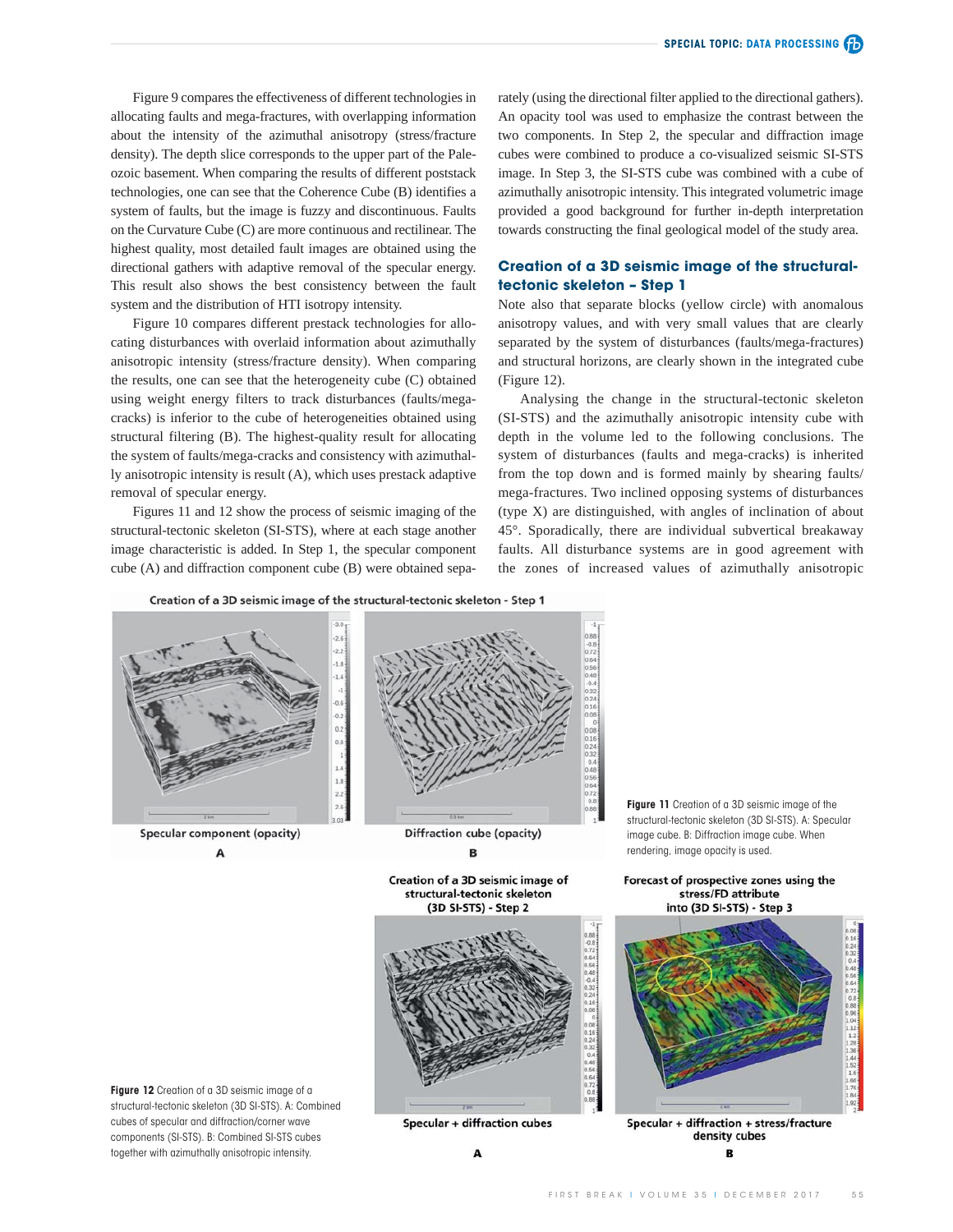intensity. In general, the overall picture of the disturbance systems identified using the new technology corresponds to the variant of the geomechanical model presented in the vertical section of Figure 8. In addition, two small circular objects are distinguished in the lower part of the Paleozoic basement (Devonian period), which may be either small atolls or karstic sinkholes.

Figure 14 shows the result of applying this technology to obtain an integrated cube from adjacent sections. We see that the selected inclined fault systems and seismic horizons almost



**Figure 13** 3D integrated interpretation: Specular + diffraction (diffractor filter workflow) + azimuthally anisotropic intensity cubes. A: Depth section in the upper part of the Paleozoic basement. B: Middle part of the Paleozoic basement. C: Lower part of the Paleozoic basement. The cube of the specular and diffraction components is obtained using the prestack technology of adaptive selection and removal of the specular energy.



**Figure 14** 3D integrated interpretation.



**Figure 15** Example of separation of the wave field into directional gathers in a complex carbonate. A: Vertical section of the specular component cube. B: Diffraction/corner wave cube.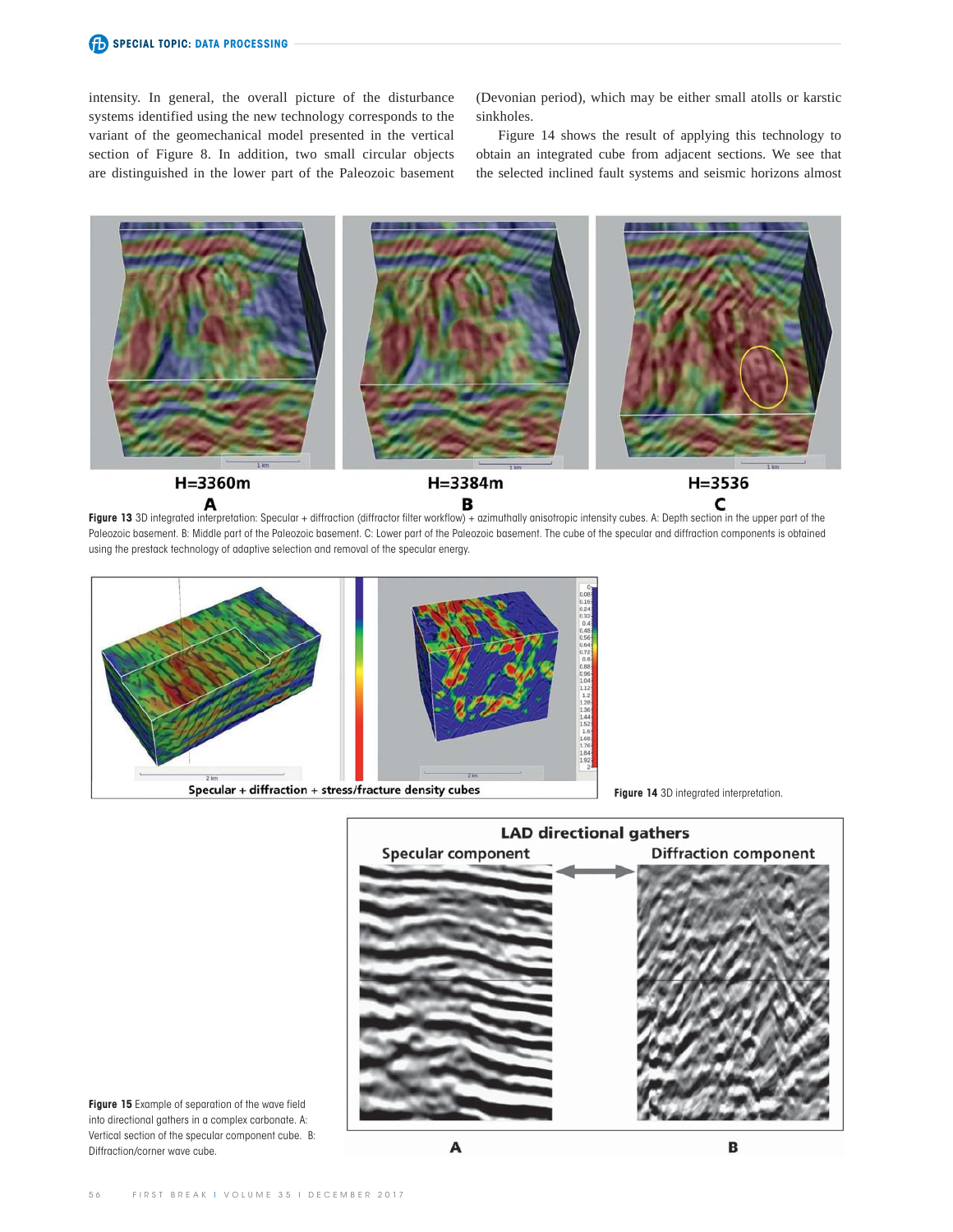

Figure 16 Details of heterogeneities in the barrier reef using different poststack methods for identifying heterogeneities. A: Coherence Cube - Kirchhoff migration. B: Coherence Cube — normal LAD cube. C: Curvature Cube — normal LAD cube. The red vertical line is a productive oil well. The yellow lines signify two unproductive wells.



completely control the distribution of blocks with anomalous intensities of the azimuthal anisotropy.

#### **Middle Volga region**

Oil-bearing reservoirs in the Middle Volga region also have hard-to-recover reserves (complex geological structure, small reservoir size with a complex distribution of fractured zones, low permeability of the cracked matrix, etc.). In this region, the search targets are oil-bearing carbonate reservoirs (reef structures) that are located in the carbonate strata at a depth of 3000-4000 m.

Figure 15 shows the result of a specular cube and diffraction/ corner components obtained using the new prestack technology of adaptive selection and removal of the specular energy. It can be seen that the specular component (A) carries information only about continuous reflecting horizons, while the diffraction component (B) carries information about heterogeneities, mainly faults and mega-cracks. In the diffraction component section two opposite inclined systems of type X disturbances, which can control the shape and size of the oil and gas reservoirs, are distinguishable.

Figure 16 compares the results of the various technologies for identifying the main fault systems that control zonation of the barrier reef and potential oil-fractured reservoirs. The best result is in the Curvature Cube, calculated on the LAD normal cube (C). Here, the faults are more pronounced, resembling the shape of the cobble structure.

**Figure 17** Details of heterogeneities within the barrier reef using different prestack methods for identifying heterogeneities. Diffractor (filter workflow) + anisotropy intensity. A: Combined cubes of specular and diffraction components (SI-STS). B: Combined SI-STS cubes and stress/fracture density.

The most plausible result (Figure 17A) for identifying the main fault system is obtained using the new prestack extraction technology and adaptive removal of the specular energy described above. This is the only technology that provides an accurate and plausible image of the main fault system, in the form of linear orthogonal segments. It is along this system that the bound and unconnected segments of the barrier reef are located. In other words, the geometry of the major fault system completely controls the reef structure zoning. Finally, the integrated image of the structural-tectonic skeleton (SI-STS) and stress/fracture density cube provides complete clarity into the distribution of possible fractured zones in carbonate reservoirs (Figure 17B). These fractured zones are located along the main faults and geometrically repeat their outlines. A productive well (red) falls into the zone of anomalous values of the azimuthally anisotropic intensity (or stress/fracture density). Unproductive wells (yellow) fall into zones of low (or non-existent) azimuthally anisotropic intensity and are located at a considerable distance from the main faults, forming the geometry of the barrier reef.

#### **Conclusion**

In this article we have demonstrated an advanced processing, imaging and characterization system operating directly in the local angle domain (LAD) over two oil fields with different geo